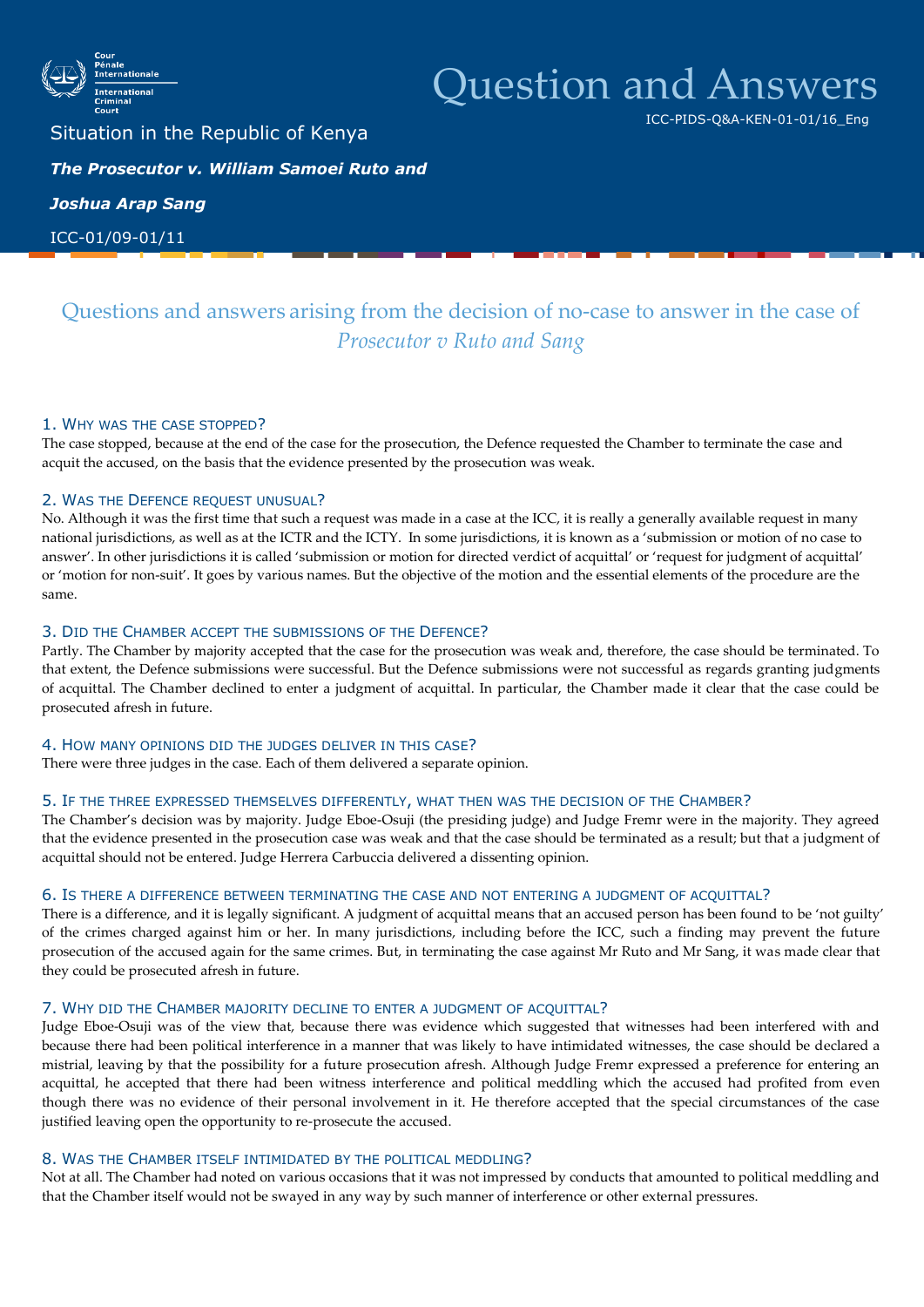# 9. IS IT CORRECT TO UNDERSTAND THAT THE EFFECT OF THE WITNESS INTERFERENCE OR POLITICAL MEDDLING WAS THE TERMINATION OF THE CASE?

**COL** 

No. That is an incorrect understanding. The case was not terminated because of witness interference or political meddling that was likely to have intimidated witnesses. The case was terminated because the majority of the judges had accepted the Defence submission that the prosecution evidence had been too weak to justify continuing the trial. The effect that the witness interference and political meddling had on the Chamber's decision was that it prevented the Chamber from granting Mr Ruto and Mr Sang outright acquittals, although the majority had accepted the Defence arguments that the prosecution case had been weak.

#### 10. BUT WHY WAS THAT IMPORTANT IN RELATION TO THE DECISION ON THE DEFENCE MOTION OF NO CASE TO ANSWER?

It was considered important, because, as Judge Eboe-Osuji explained it, if the case for the prosecution was weak, he needed to be sure that the weakness in the prosecution case was not as a result of witness interference and political intimidation of witnesses.

#### 11. DID THE CHAMBER MAJORITY DECLARE A 'MISTRIAL'?

No. Of the two judges in the Majority, only Judge Eboe-Osuji considered that a 'mistrial' was the right way to describe what had occurred. His colleague, the Judge Fremr, specifically declined to describe it as a 'mistrial'.

# 12. WHAT IS A 'MISTRIAL'?

In some national jurisdictions, a mistrial occurs when a judge brings a trial to an end without a determination on the merits (or deciding the ultimate question of whether or not the accused person is guilty as charged), because of serious procedural error that irreparably damaged the integrity of the proceedings; or because the circumstances under which the proceedings took place were such that it was impossible to conduct a free and fair trial.

# 13. WHEN JUDGE EBOE-OSUJI CONCLUDED HIS REASONING BY SAYING THAT HE WOULD DECLARE A MISTRIAL 'DUE TO TROUBLING INCIDENCE OF WITNESS INTERFERENCE AND INTOLERABLE POLITICAL MEDDLING' DOES THIS NOT MEAN THAT THE CHAMBER TERMINATED THE CASE BECAUSE THE CHAMBER HAD BEEN AFFECTED BY 'INTOLERABLE POLITICAL MEDDLING'? No. As Judge Eboe-Osuji had very clearly explained in his reasons, what made the political meddling critical was its likelihood of resulting in the intimidation of prosecution witnesses and their families. It was made equally clear that the Chamber itself was untroubled and impervious to the political meddling.

#### 14. DID THE JUDGES BLAME THE ACCUSED FOR THE WITNESS INTERFERENCE OR POLITICAL MEDDLING?

No. The Prosecutor never alleged that there was evidence of personal involvement of either accused in the witness interference or political meddling that could intimidate witnesses. The judges did not find such evidence either.

# 15. SHOULDN'T AN OUTRIGHT ACQUITTAL HAVE BEEN A MORE JUST RESULT, IF THE JUDGES FOUND NO EVIDENCE OF PERSONAL INVOLVEMENT OF THE ACCUSED IN THE WITNESS INTERFERENCE OR POLITICAL MEDDLING THAT COULD INTIMIDATE WITNESSES?

Judge Eboe-Osuji and Judge Fremr were very much alive to that question, but they decided that a judgment of acquittal was not the more just result. Judge Eboe-Osuji considered, first, that the evidence of personal involvement of the accused in the interference might have produced a more severe consequence for the accused. This is because such evidence might have been a basis not only to find that the accused had a case to answer, but also might have been a basis for conviction. Furthermore, Judge Eboe-Osuji considered (with examples given) that a mistrial can be declared in a case, even though the accused could not be blamed for the procedural error or wrongful circumstances that irreparably damaged the integrity of the proceedings or made it impossible to conduct a free and fair trial. Judge Fremr did not believe declaring a mistrial was appropriate under the circumstances, but he accepted that the special circumstances of the case made it appropriate to leave open the opportunity to re-prosecute the accused, should any new evidence that was not available to the Prosecution during the trial warrant such a course of action.

# 16. WHAT HAPPENS TO THE ACCUSED NOW?

The accused are no longer the subject of legal proceedings against them before the ICC. If the Prosecutor were to find new evidence, she would have to apply to the Pre-Trial Chamber in order to have the charges confirmed again.

# 17. IS THE ICC'S INVOLVEMENT WITH KENYA OVER?

No. In addition to the possibility that the Prosecutor may prosecute the accused afresh in future, the Prosecutor may also continue her investigations into allegations of witness interference and bring charges under article 70 of the Statute.

There is also nothing to prevent other individuals from being charged with responsibility for the post-election violence before the ICC.

# 18. WILL THE TERMINATION OF THE CASE AGAINST MR RUTO AND MR SANG BRING TO AN END THE ICC'S INVOLVEMENT WITH THE WITNESSES WHO GAVE EVIDENCE DURING THE TRIAL?

No. The witnesses who testified in this case and who are under the protection of the Court will continue to be protected by the Court.